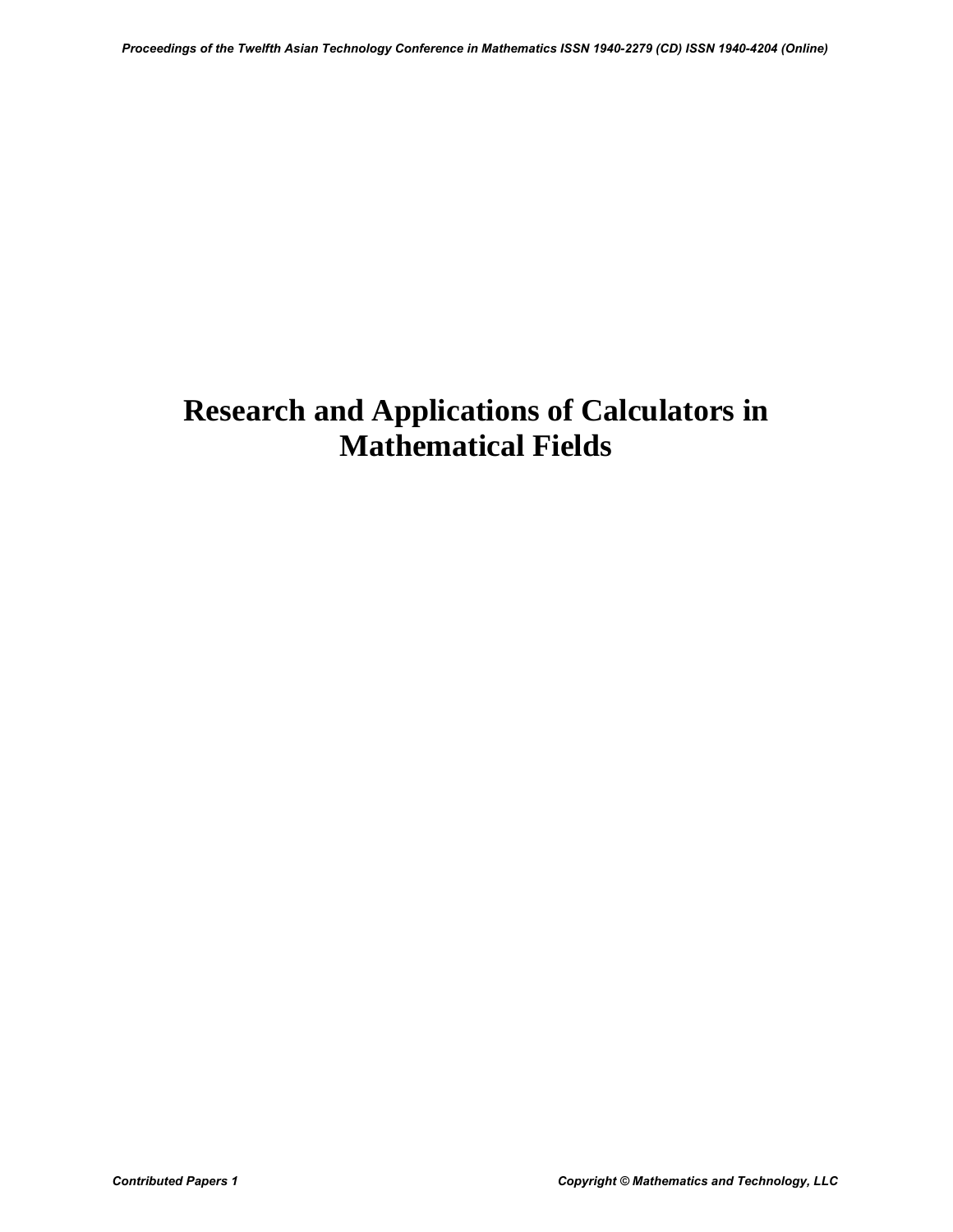## **Enhancing Conceptual Understanding in Calculus Using Class Pad 300**

*Jonaki B Ghosh*  jonakibghosh@yahoo.co.in

In charge, Mathematics Laboratory & Technology Centre Delhi Public School R K Puram New Delhi – 11002 India

**Abstract:** World over, Computer Algebra Systems (CAS) have greatly influenced mathematics teaching and learning. The last two decades have witnessed extensive research in this area and Mathematics educators have been investigating various ways of integrating CAS with classroom teaching to develop a balanced curriculum, which lays less emphasis on paperpencil techniques and focuses more on understanding concepts. Computer Algebra Systems such as Mathematica, Maple, Derive etc. provide powerful dynamic working environments. However the availability of CAS in the form of handheld calculators such as the Casio Class Pad 300 has brought the power of visualization and exploration right into the hands of the student.

This paper describes a research study conducted with 40 students of year 11 in a traditional teaching environment where the prescribed curriculum emphasizes on mastery of paper-pencil skills and using technology is not a general practice. Two exploratory lab modules in calculus, one based on understanding of limits and the other on application of derivatives to optimization problems, have been discussed. These modules utilize the graphic, numeric and symbolic manipulation capabilities of the Class Pad 300 to facilitate conceptual understanding.

The study revealed that CAS provided opportunities for resequencing concepts and skills thus making it possible to teach concepts and applications before manipulative skills. The easy graphing capability of the Class Pad lead to a 'geometric' approach, which allowed the students to visualize and explore concepts. The study also showed that CAS led to the constructivist approach where the learning environment was transformed from the traditional teacher-centered classroom to a student-centered laboratory where the students discovered mathematical ideas for themselves.

## **1. Introduction**

 The past two decades have witnessed extensive research related to the use of Computer Algebra Systems (CAS) in mathematics instruction  $(11, 13] - 7$ ]). The primary concern of mathematics educators has been to study the relevance of paper-pencil skills in an environment equipped with CAS and reforming the curriculum so as to make appropriate use of this technology [10]. The mid-1980s witnessed the Calculus Reform Movement when researchers began to focus on the implications of CAS in the calculus classroom. They claimed that CAS could improve conceptual understanding, enable students to explore more complicated problems, reduce the burden of tedious calculations, improve exercise and test questions and overcome limitations imposed by poor algebraic skills [11]. Their graphic, numeric and symbolic manipulation capabilities allow students to visualize and explore concepts, make and test hypotheses and discover mathematics truths for themselves [2]. With CAS now available in handheld form through devices such as the Casio Class Pad 300, the power of visualization and exploration has been brought to the palm of the hand. These devices allow students to explore mathematical concepts graphically, numerically, symbolically and geometrically [9]. This *Proceedings of the Twelfth Asian Technology Conference in Mathematics ISSN 1940-2279 (CD)* Conference in Control *B Chock 1940-2279* (CD) Control *Proceedings Control Control Control <i>B Chock 1940-2249* (CD) Control *CD*